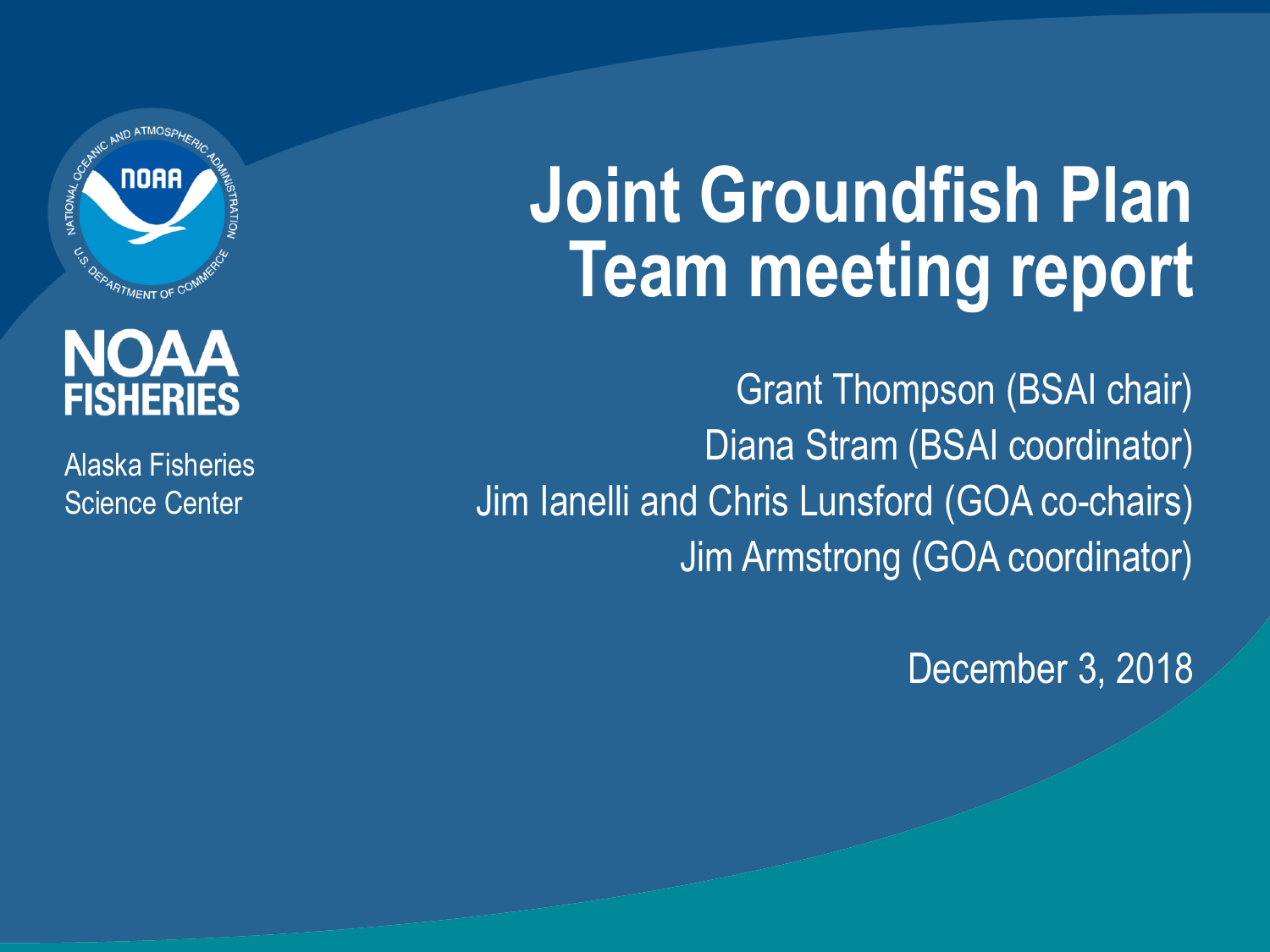## **Meeting overview and agenda**

- **Overview** 
	- Dates: November 13
	- Place: AFSC Seattle lab
	- Participation: 26 Team members present, plus numerous AFSC and AKRO staff and members of the public
- Agenda (action items in red)
	- Administrative
	- ABC below maxABC
	- Sablefish (will be presented as part of GOA Team report)
	- Economic SAFE report (will be presented in February)



U.S. Department of Commerce | National Oceanic and Atmospheric Administration | NOAA Fisheries | Page 2 This information is distributed solely for the purpose of pre-dissemination peer review under applicable information quality guidelines. It has not been formally disseminated by the National Marine Fisheries Service and should not be construed to represent any agency determination or policy.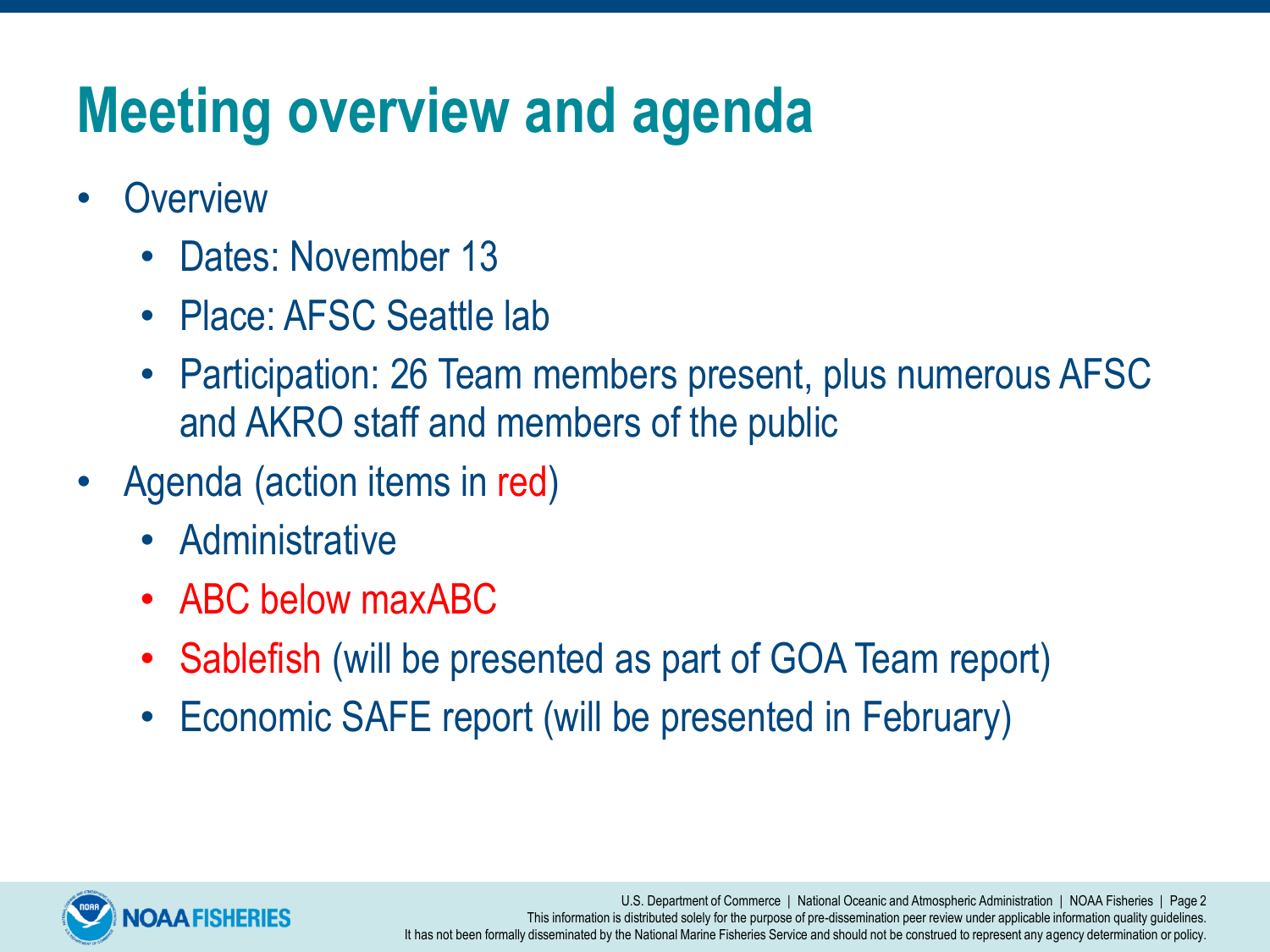### **We will miss you, Diana and Jim!**





U.S. Department of Commerce | National Oceanic and Atmospheric Administration | NOAA Fisheries | Page 3 This information is distributed solely for the purpose of pre-dissemination peer review under applicable information quality guidelines. It has not been formally disseminated by the National Marine Fisheries Service and should not be construed to represent any agency determination or policy.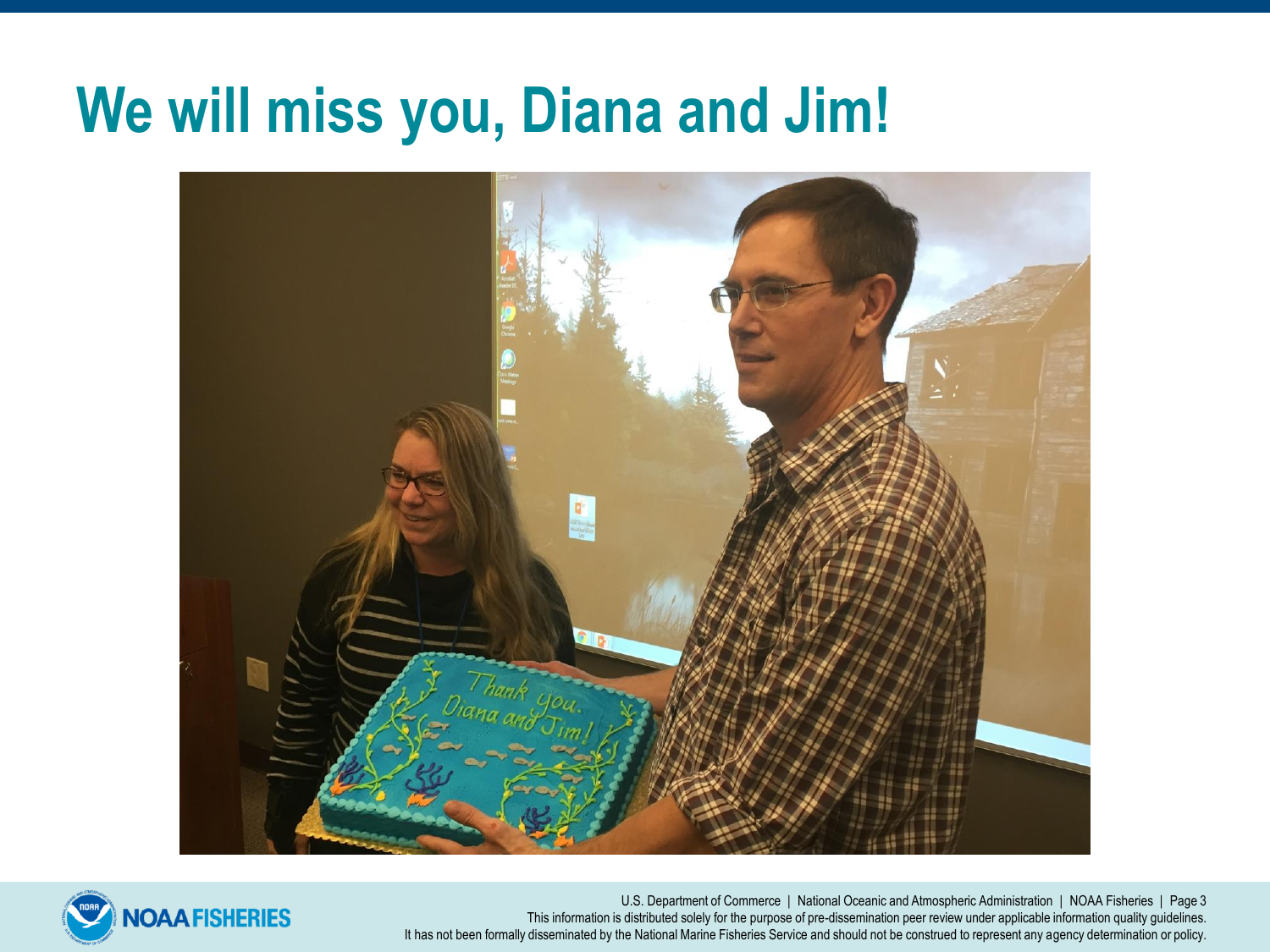# **ABC below maxABC (1 of 3)**

- The Teams received a presentation from Martin Dorn on the trial risk matrix for developing a more transparent and consistent approach for cases where ABC is recommended to be set below the maximum permissible value
- He noted the five cases where this was applied (EBS pollock, BSAI Atka mackerel, sablefish, GOA pollock, and GOA Pacific cod), four of which resulted in the authors making recommendations for selecting ABC below the maximum permissible level under the FMP
- Due to time limitations, the Teams were unable to conclude discussions on this topic and agreed to try to summarize discussions with each of these assessments as they arose during their presentations
- The Teams found that the use of the risk matrix was helpful in summarizing the concerns and issues that are present in every assessment, although there was a wide range of methods used in assigning the amount of reduction

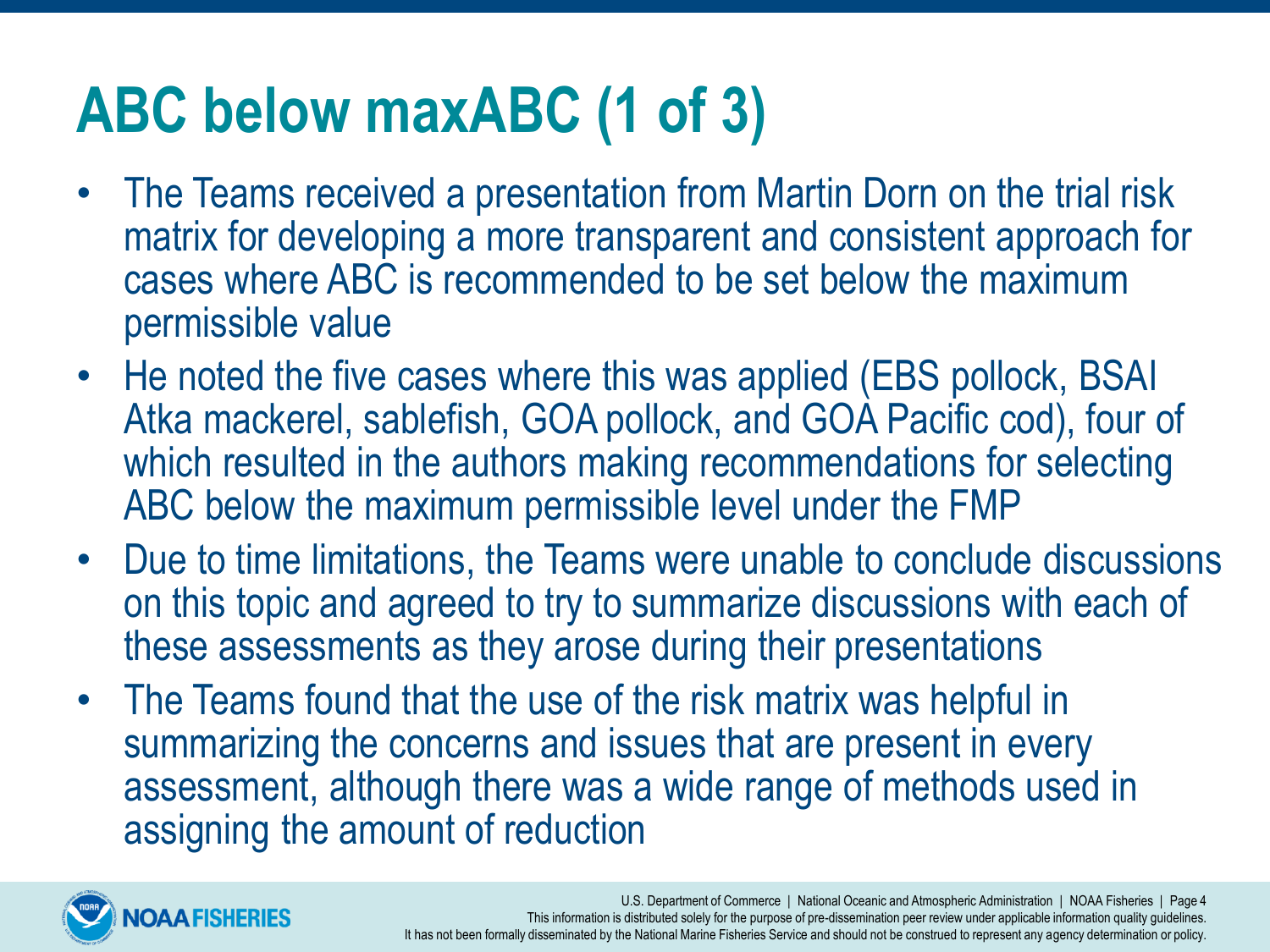# **ABC below maxABC (2 of 3)**

- The Teams found that implementation of the risk matrix approach was hampered by challenges associated with how to translate an overall score for the risk matrix into a percent reduction in ABC, and it was not clear that any of the assessments that included the risk matrix ended up recommending an ABC that was different from what would have been recommended without having completed the risk matrix
- A downside to the case-by-case approach is that authors' recommended reductions are almost entirely unrelated to the level of concern

| Stock                  | Level         | Reduction |
|------------------------|---------------|-----------|
| <b>GOA Pacific cod</b> |               | 14%       |
| <b>GOA pollock</b>     | $\mathcal{P}$ | 15%       |
| <b>EBS pollock</b>     | $\mathcal{P}$ | 30%       |
| Sablefish              |               | 45%       |



U.S. Department of Commerce | National Oceanic and Atmospheric Administration | NOAA Fisheries | Page 5 This information is distributed solely for the purpose of pre-dissemination peer review under applicable information quality guidelines. It has not been formally disseminated by the National Marine Fisheries Service and should not be construed to represent any agency determination or policy.